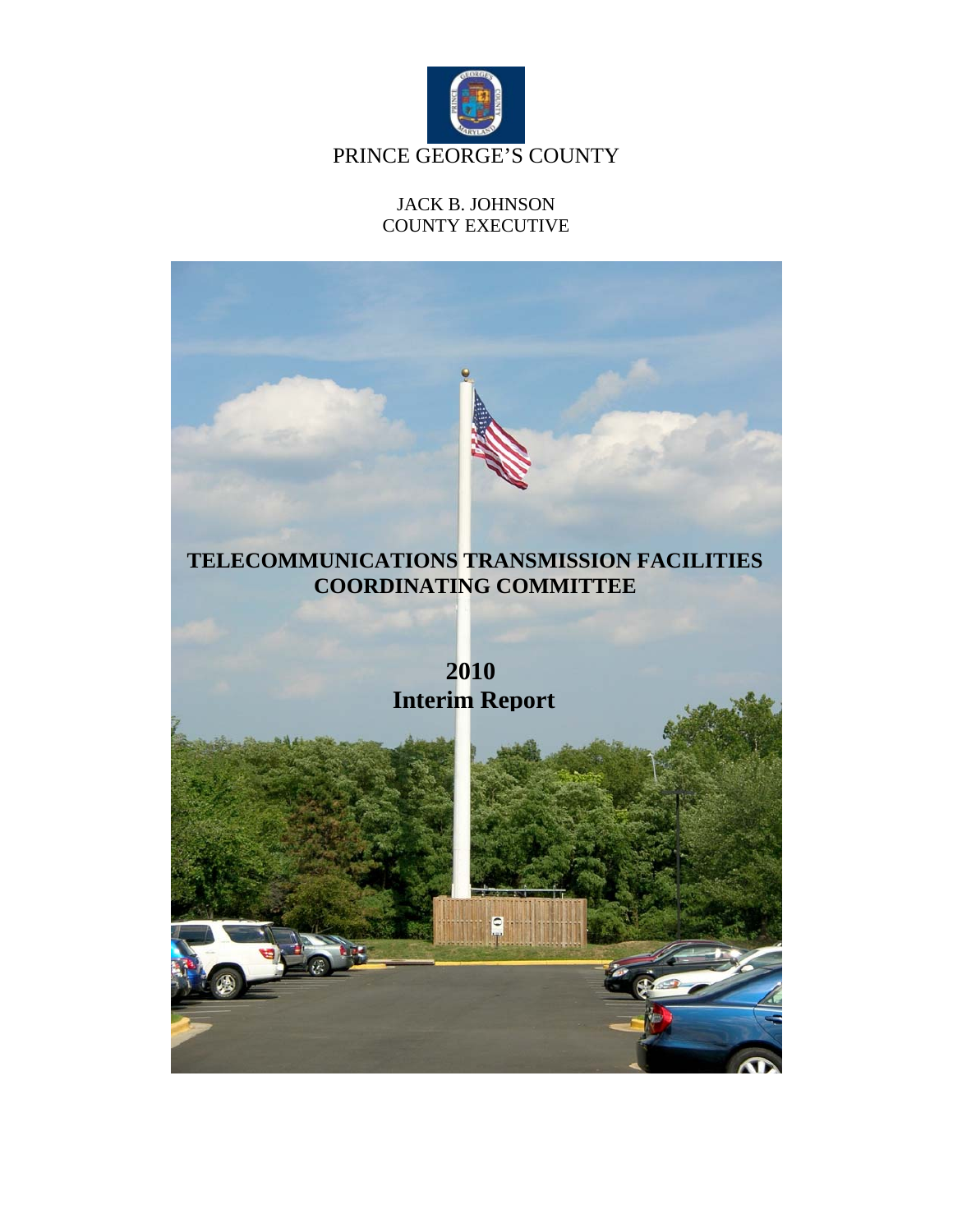## **COVER PHOTO "Stealth" Monopole Designs**

The cover photo shows a T-Mobile monopole disguised as a flagpole at 901 Brightseat Road in Landover. Albeit a very large flagpole, its appearance is less intrusive and industrial-like than the more typical monopole design on which large triangular platforms support from nine to 15 antennas each. The monopole replaced an actual flagpole, which can be seen in the photo to the left below. The cover photo is shown to the right for comparison.



T-Mobile antennas are concealed within an "RF-friendly" exterior sheathing that covers the top half of the 120'-high structure. Within the faux exterior are four bays, stacked atop one another, each of which can enclose three panel antennas. T-Mobile's antennas occupy the top two bays, leaving two others below for potential co-location of another carrier's antennas. This unique design, also used at a number of other sites in the County, is intended to minimize the impact of the facility in the community. The photo to the left below shows technicians installing antennas in a similar structure at a location in Montgomery County. The photo on the right below shows one of the bays with the exterior removed, exposing the T-Mobile antennas within, at a monopole location in Baltimore County.

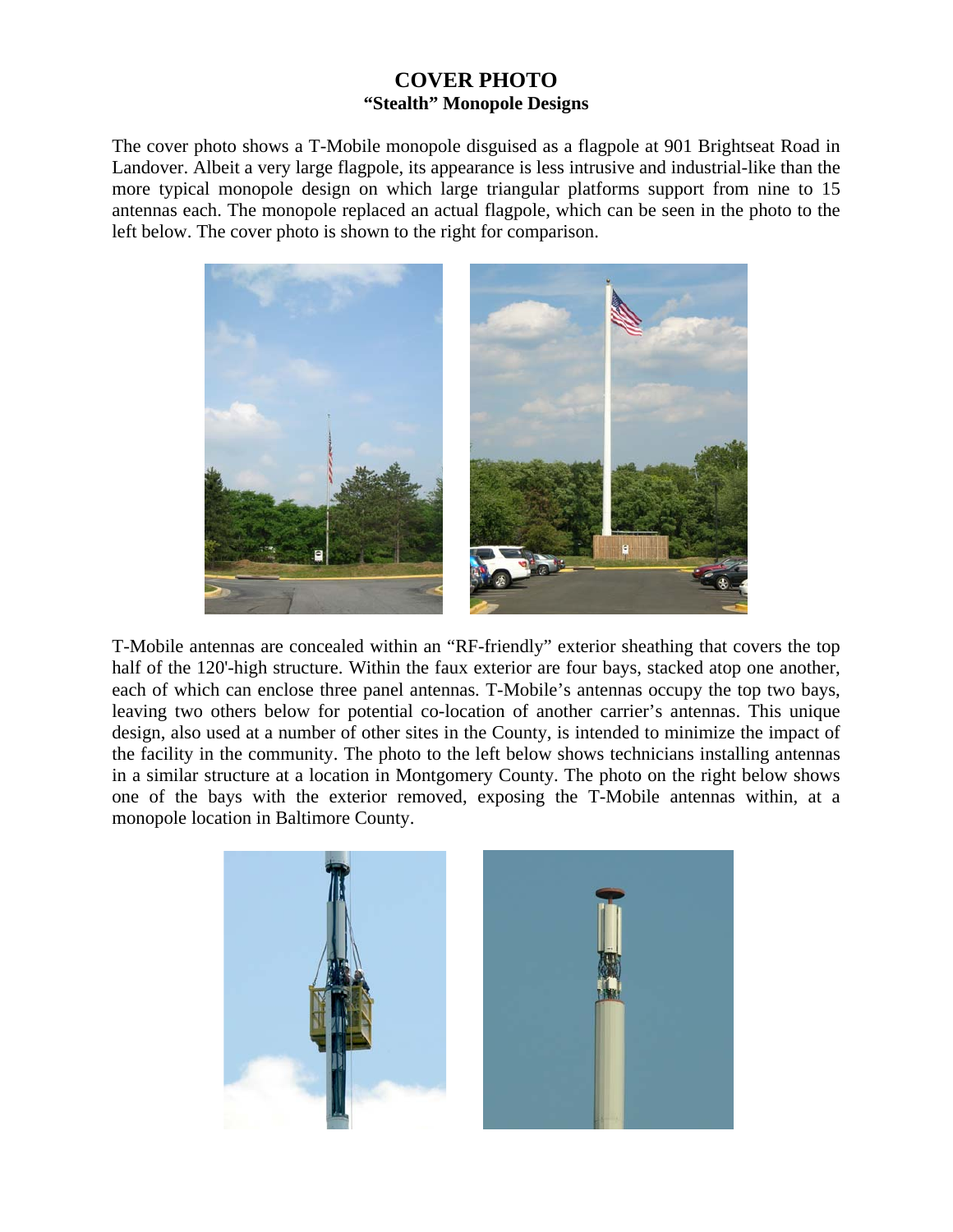## **Table of Contents**

| 2. |                                                                                  |  |
|----|----------------------------------------------------------------------------------|--|
| 3. |                                                                                  |  |
| 4. |                                                                                  |  |
| 5. |                                                                                  |  |
|    |                                                                                  |  |
|    |                                                                                  |  |
|    |                                                                                  |  |
|    |                                                                                  |  |
|    |                                                                                  |  |
| 7. |                                                                                  |  |
| 8. | Recommendations to Improve the Wireless Antenna Siting Process in the County  18 |  |

## **Table of Figures**

## **Table of Tables**

## **Attachments**

Attachment A: Proposed Legislative Changes Attachment B: GAO Report Highlights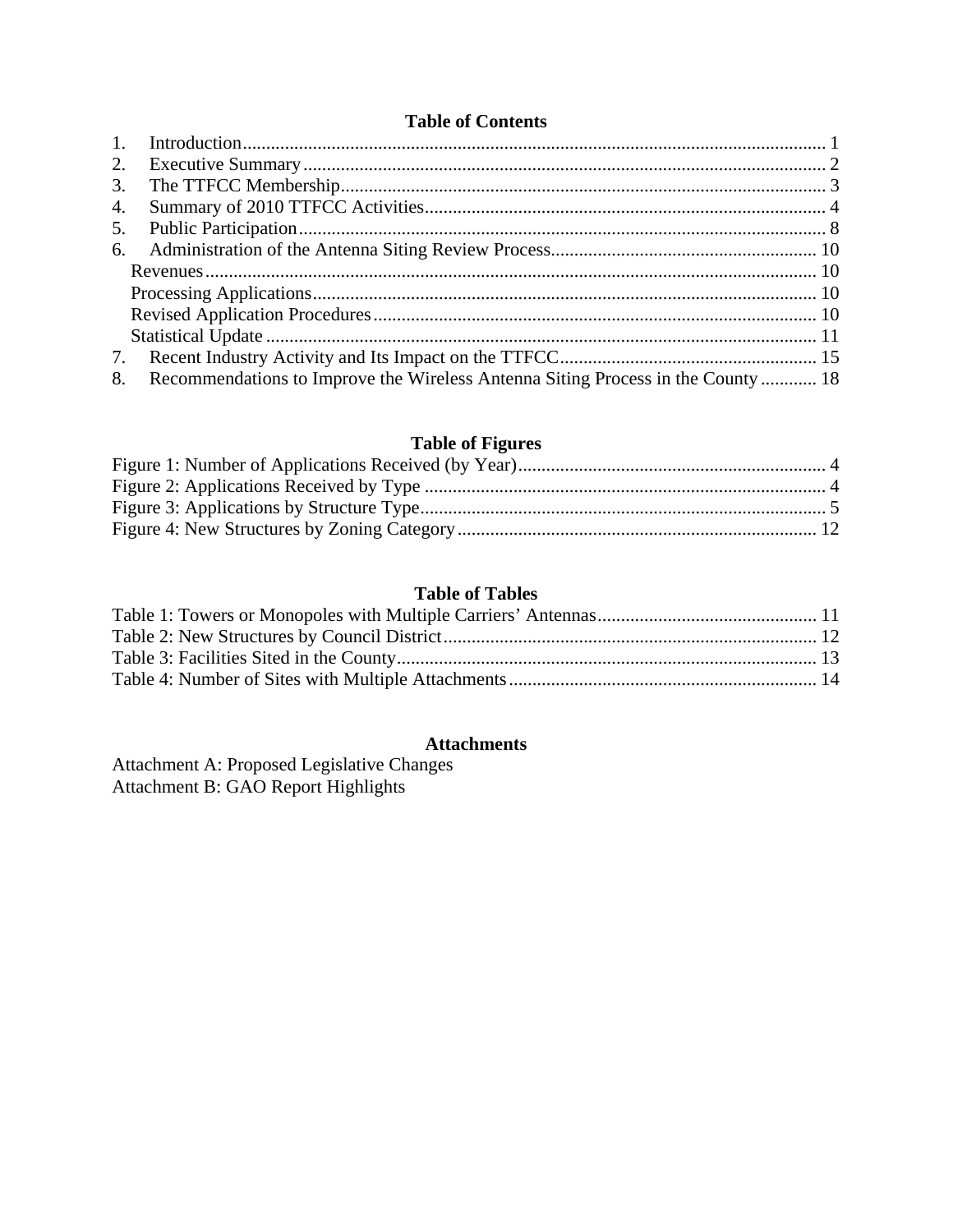## **1. Introduction**

This report is intended to provide the County Executive and the County Council with a summary of the activities of the Telecommunications Transmission Facilities Coordinating Committee (TTFCC) during the first six months of 2010. This "interim" report is being issued in anticipation of the approval of pending legislation to synchronize the timing of the Annual Report with the annual Telecommunications Facilities Master Plan update. Previously, the Master Plan was submitted in October of each year, but the Annual Report was submitted at the end of the calendar year. Legislation to formally make October 1 the submission date for both the Master Plan and the Annual Report is pending approval by the County Council. Future Annual Reports will cover TTFCC activities occurring within each fiscal year.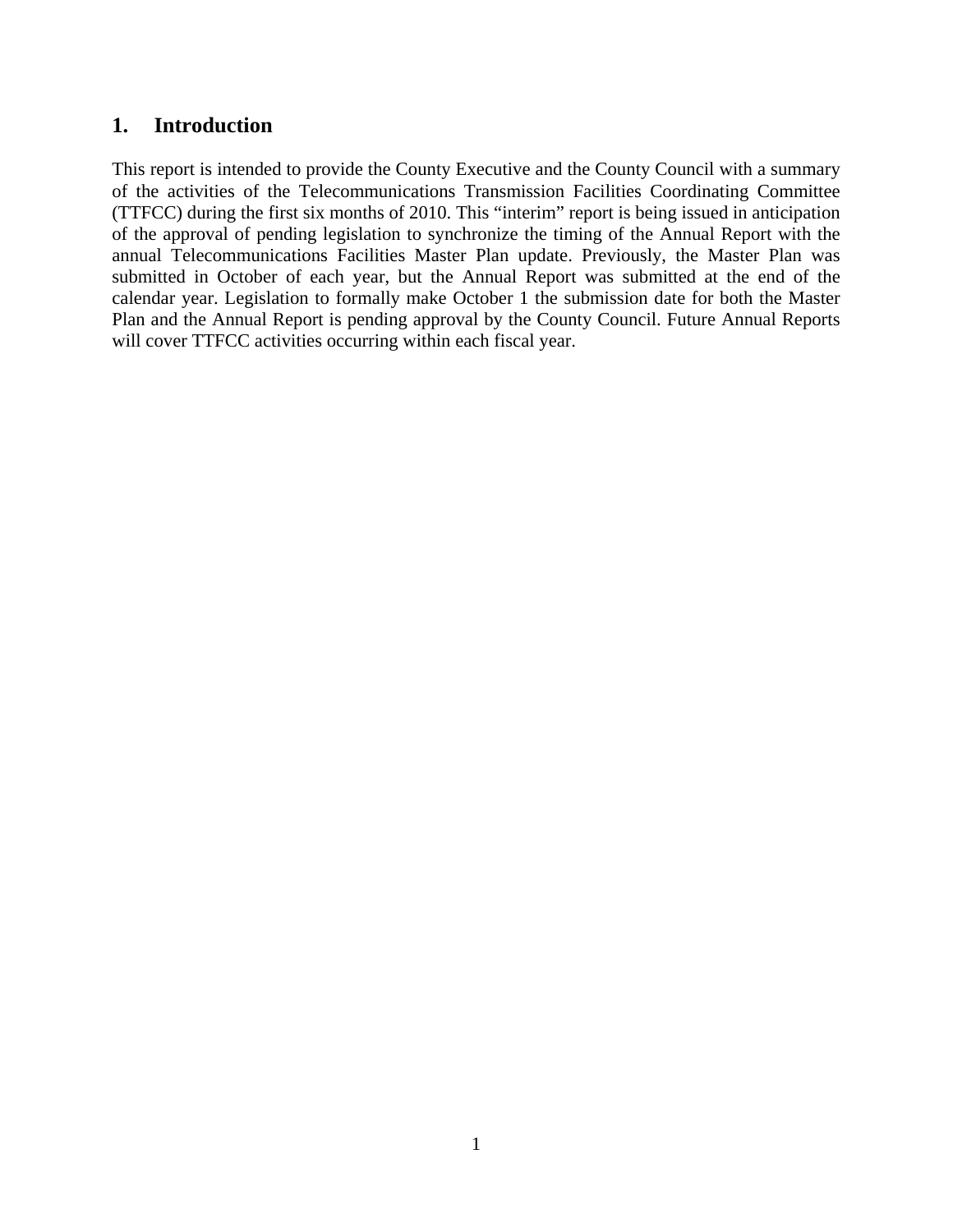## **2. Executive Summary**

The view in the fold-out panorama on the next page of this report illustrates the location of telecommunications facilities in the vicinity of the monopole featured on the cover. Though it is a relatively small part of the County, the area shown in the panorama photo contains approximately 116 antennas from approximately nine carriers and the federal government on just seven support structures in an area less than seven-tenths of a square mile in size. This view of this horizon is not unlike many others in the County, evidencing the proliferation of antennas that are enabling a remarkable number of wireless service offerings from numerous competitive providers to County residents. These facilities exist, in large part, due to the creative work of the TTFCC and the effectiveness of the County's regulations, which have facilitated service providers' ability to locate in the County. In sum, the TTFCC process works.

In the first six months of 2010, the TTFCC reviewed 108 applications to place wireless facilities in the County. Sixty percent of the application were to add or replace antennas at existing locations (as carriers acted to implement new technology or radio frequencies bands) and were approved administratively. There were six new monopoles proposed in the first half of 2010, three of which were on State or federal lands. It is anticipated that there may be 200 to 300 TTFCC applications filed over the course of FY 2011.

At the request of the County Council, recommendations for legislative changes proposed by the TTFCC in 2009 were submitted for consideration in March 2010. Attachment A includes a summary of those changes.

Effective July 1, 2010, revisions to the TTFCC application process, including changes to the application form, were implemented to help applicants file complete and accurate applications and reduce County review time and costs. A summary of the changes is in Section 6 of this report.

## TTFCC Recommendations

In conjunction with implementation of improvements to the TTFCC application filing and review process noted above, the TTFCC recommends the following actions to further improve the County's wireless facilities siting process.

- 1. Establish a date by which applications deemed incomplete must be corrected and refiled with the TTFCC.
- 2. Implement training for applicants to minimize errors on applications.
- 3. Consider revising filing fees to better cover the County's costs for application review, especially given the review period time constraints recently imposed by the Federal Communications Commission (FCC).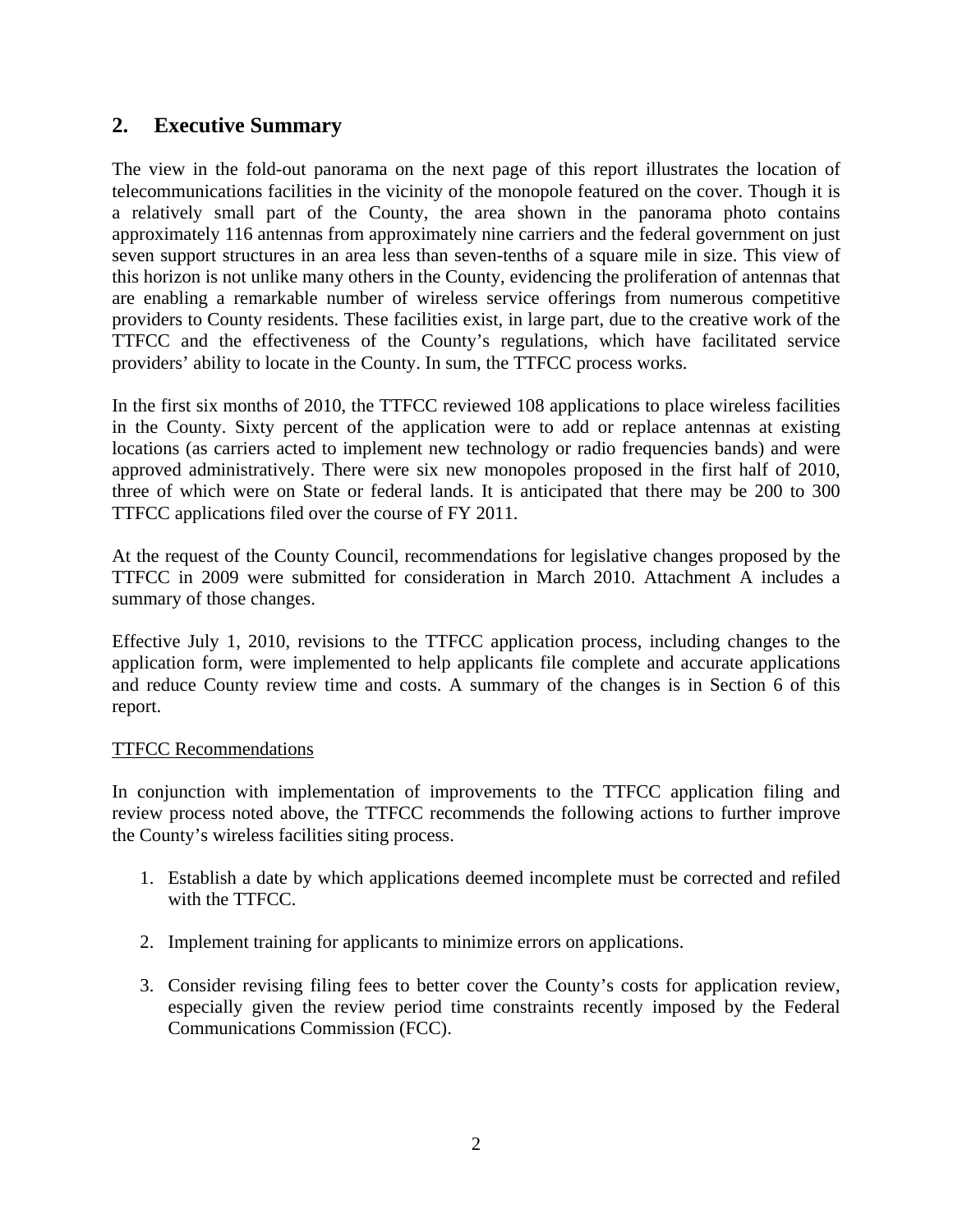# **3. The TTFCC Membership**

The current TTFCC members are:

### TTFCC Chair

o Stan Wildesen, Special Assistant, Department of Environmental Resources

#### TTFCC Vice-Chair

o Clarence Moseley, Permits Supervisor, Permits Information and Management Section, Department of Environmental Resources

#### TTFCC Members

- o Nate Archey, Cable/I-Net Administrator,
	- Prince George's County Office of Information Technology and Communications
- o Debbie Gallagher, Supervisor, Permit Review Division, Development Review Division, Maryland–National Capital Park and Planning Commission
- o Leslie Jackson-Jenkins, Associate Director, Prince George's County Office of Central Services
- o Frank Porter, Committee Director, Prince George's County Council
- o Larry Pauling, Director, Facilities Maintenance, Prince George's County Public Schools
- o Brian Winterwerp, Supervisor, Office of Engineering, Prince George's County Department of Public Works and Transportation

Additional support to the TTFCC is provided by:

- o Edwin Raynor, Esq., Associate County Attorney, Office of Law;
- o Paivi Spoon, Special Assistant to the Deputy Chief Administrative Officer, Office of the County Executive; and
- o TTFCC Facility Coordinators
	- o Robert Hunnicutt, Principal Analyst, Columbia Telecommunications Corporation
	- o Shivani Gandhi, Senior Engineer, Columbia Telecommunications Corporation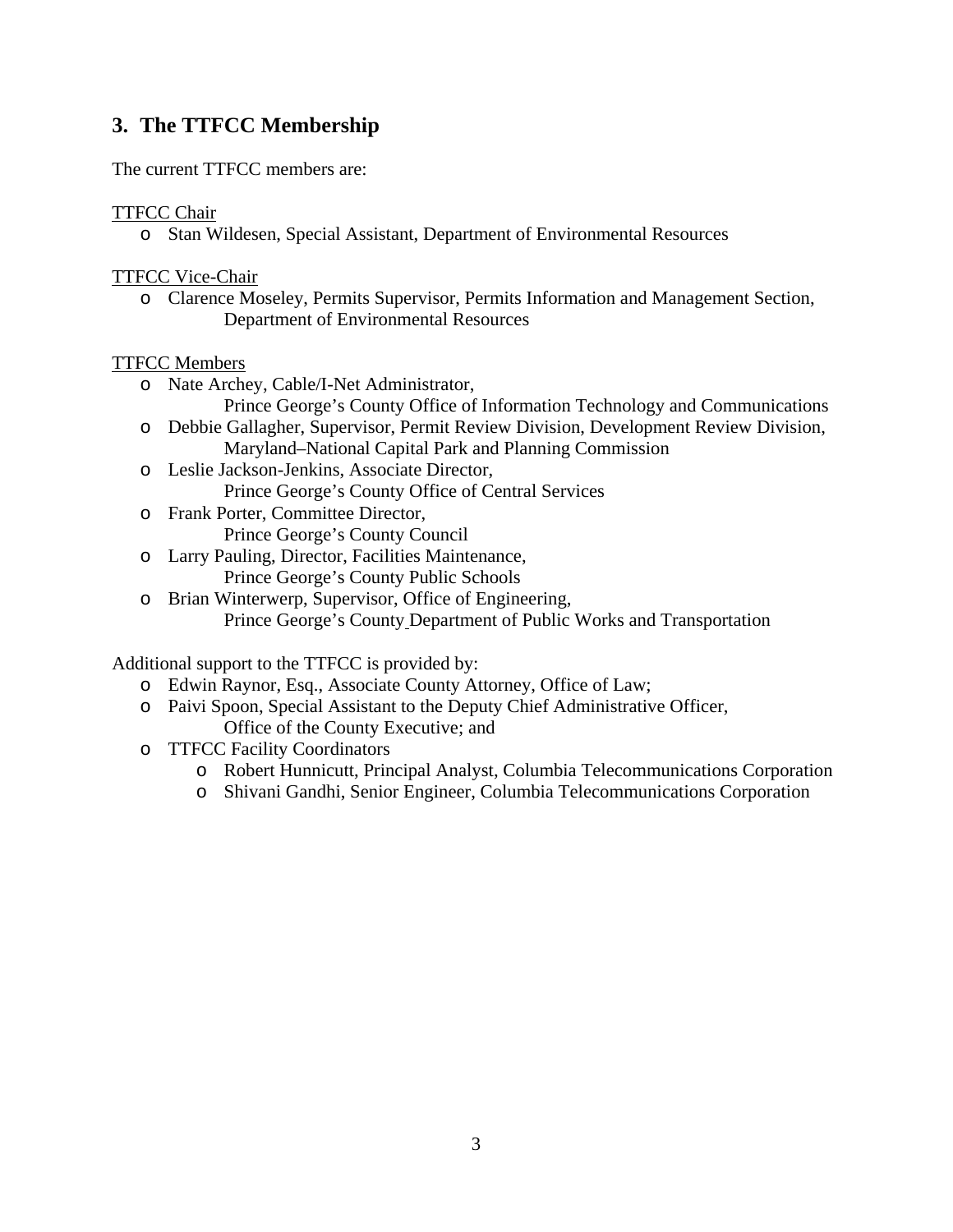# **4. Summary of 2010 TTFCC Activities**

Application Activity Summary

Figure 1 shows the number of applications received by the TTFCC since its inception in 2000. The number of applications filed during the first half of 2010 is less than half of the 2009 total.



**Figure 1: Number of Applications Received (by Year)** 

Figure 2 compares the new, co-location, and minor modification applications received.

## **Figure 2: Applications Received by Type**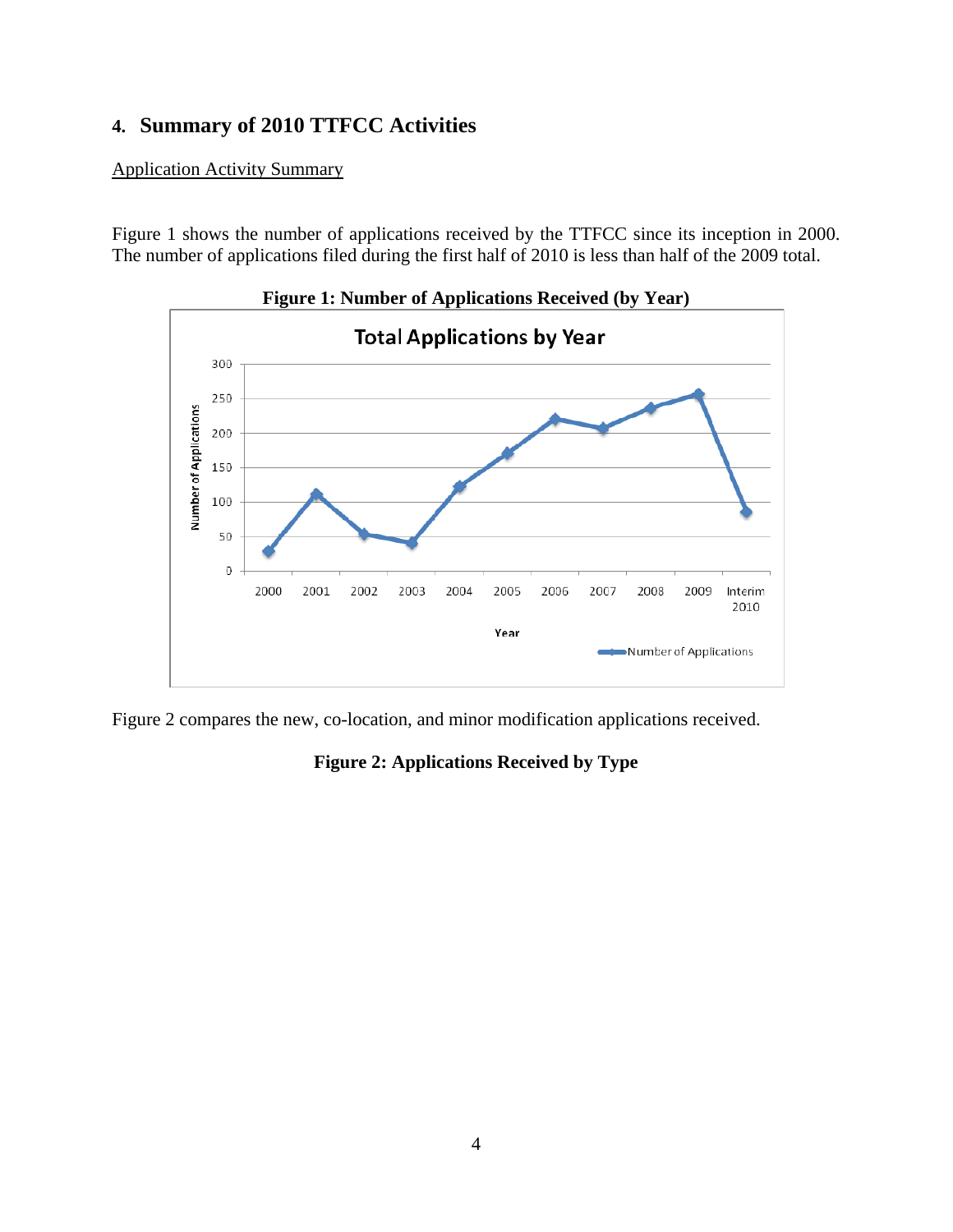

Figure 3 illustrates the type of structures that were used to support those antennas.





## **TTFCC Action**

To date, a total of 1,522 applications have been reviewed by the TTFCC. In the six-month period covered in this report, the TTFCC received 108 applications. (Sixteen 2009 applications were withdrawn during the same time period.) Of the 108 applications reviewed by the TTFCC, 65 were approved administratively. Four applications (three for new monopoles and one for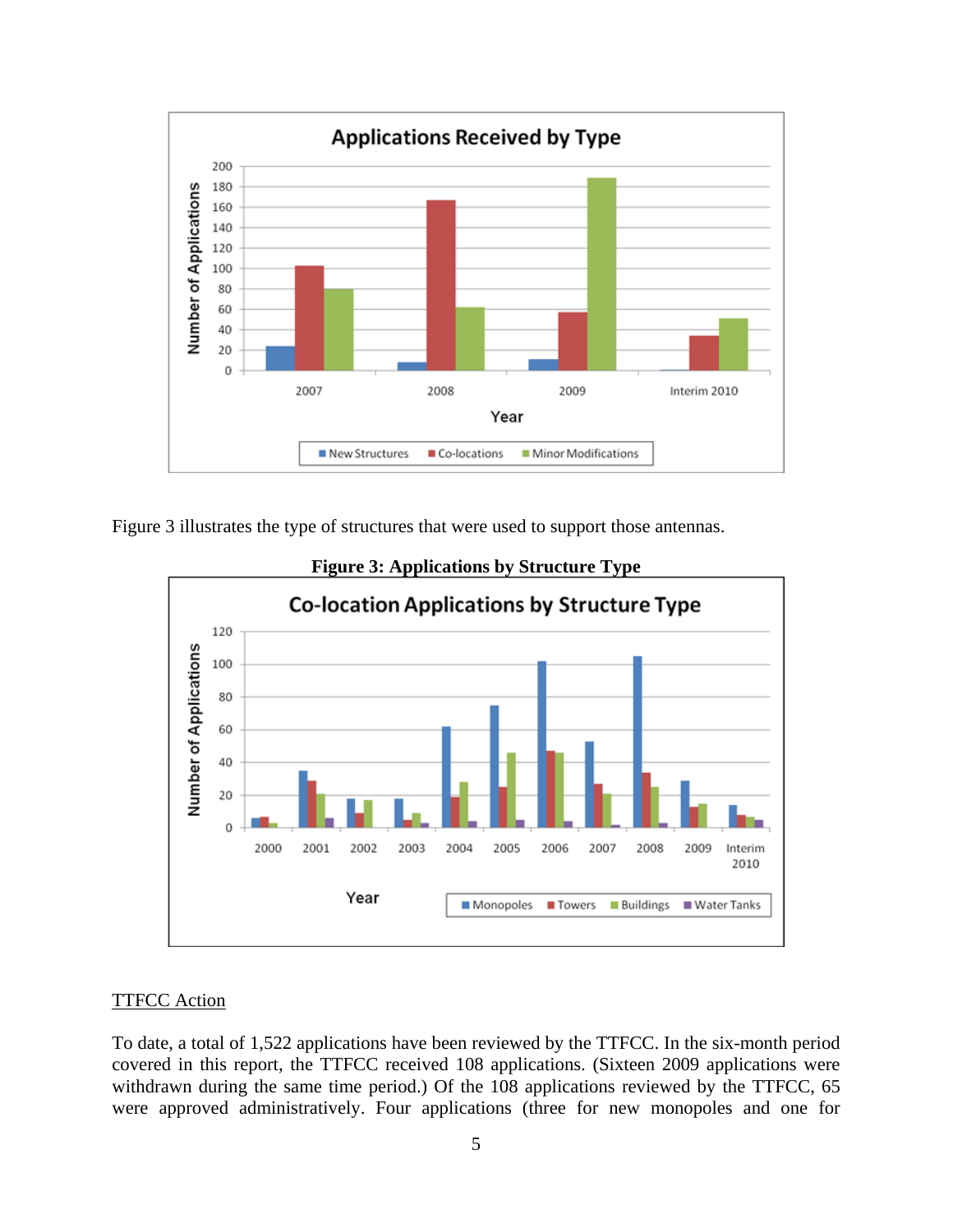attachment of antennas to Byrd Stadium at the University of Maryland) were filed for information purposes only; they were for placement of facilities on federal or State property, which are not subject to the TTFCC regulations. Thirty-three applications were recommended with conditions, including:

- 7 applications on receiving a special exception on the property or approval of a special exception, or making changes to a detailed site plan for the property or the Telecommunications Facilities Master Plan.
- 13 applications on submission of a structural analysis report that the additional antennas and related equipment could be safely attached.
- 5 applications on meeting the requirement to screen equipment on the ground or paint the antennas to match the color of the building to which they are to be attached.
- 5 applications on obtaining approval from the WSSC to attach to its structures.
- 3 applications on meeting the requirements of providing notice to additional organizations, inspection of a monopole once construction has been completed, and coordination with other carriers on placement of equipment on a rooftop.

## Minor Modification Applications

Sixty-five of the applications reviewed in the first half of 2010 were from carriers seeking to add or replace antennas at existing locations. The majority of those applications were filed by Clearwire and T-Mobile to add antennas that would enable those carriers to add bandwidth capacity or to add microwave links to other sites or network hub locations. Others applications were from carriers replacing antennas, upgrading coverage and services by adding new antennas to existing antenna arrays, and, in some cases, simply adding additional equipment cabinets to a site. Those applications were administratively approved by the TTFCC to expedite the permitting process.

#### Co-location Applications

The TTFCC reviewed 40 applications to add antennas to an existing structure to expand coverage to a service area, add capacity to handle the volume of calls from a particular cell site, or as part of changes needed to advance new 4G technology. (Clearwire has been implementing WiMAX technology for Sprint customers, and Verizon Wireless and AT&T have prepared some of their antenna locations for their LTE technology.)

#### Applications for New Structures

Three applications for monopoles on private property were reviewed by the TTFCC. They included two for T-Mobile antennas, one on property on Accokeek Road near the Charles County border and another close to the District of Columbia in a cemetery on Pennsylvania Avenue. The third new monopole application was for a monopole at BG&E property next to an existing monopole. The applicant in that case, Verizon Wireless, was asked to fully document why they could not use the existing monopole. The TTFCC's Facility Coordinator asked for additional documentation supporting Verizon's claims that the existing monopole could not structurally support their antennas, and that the proposed height of the second monopole was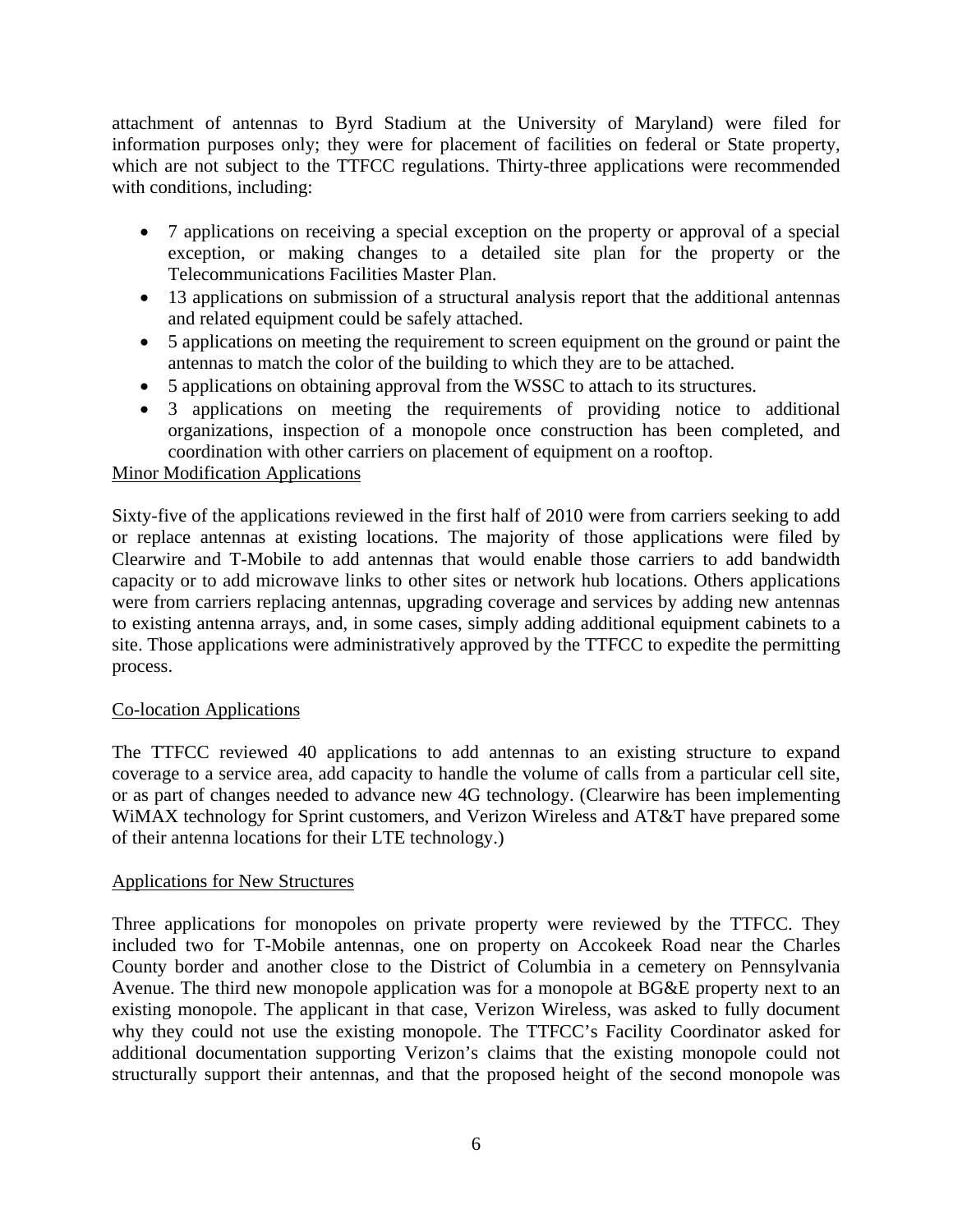warranted, based on their stated coverage objective and additional RF maps evidencing the need for antennas at the height proposed for the new monopole.

Three additional applications were for new monopoles on federal or State government property; one for Verizon Wireless antennas at the Visitor Center at NASA's Goddard Space Flight Center along Greenbelt Road, another for T-Mobile antennas at the I-295 and I-95/I-495 highway interchange near the Potomac River, and the third at the University of Maryland Experimental Farm on Route 202. Although those monopoles must comply with County zoning, TTFCC has no authority to recommend action for structures on State or federal property. The TTFCC does verify that notice of the proposed monopole is provided as required by the County Zoning Code and information from those applications is entered into the TTFCC database to identify those structures as potential facilities for co-location by other carriers.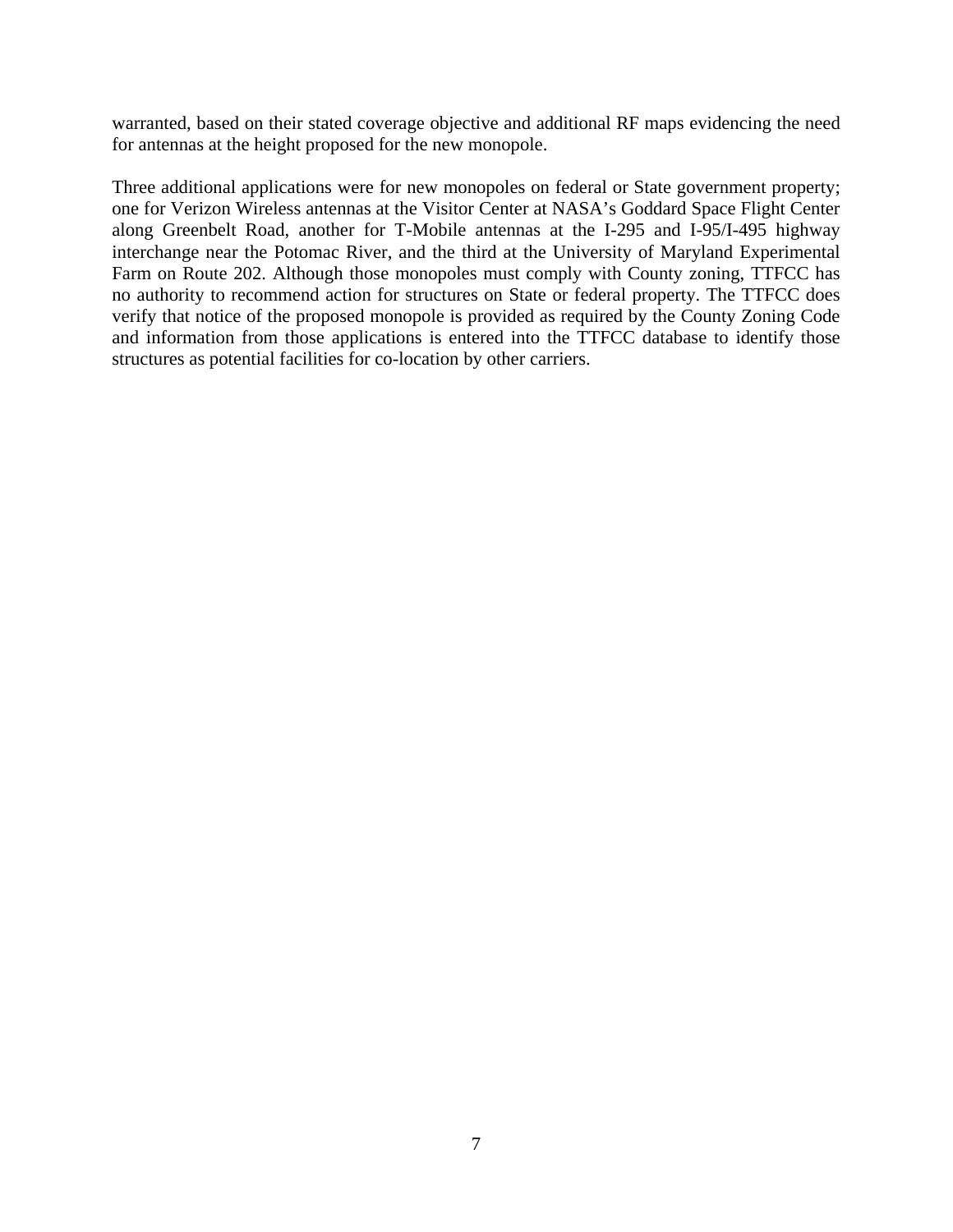## **5. Public Participation**

The TTFCC ensures that carriers provide proper notice of a proposed new monopole to community organizations and nearby property owners. The notices describe the proposed monopole and offer an opportunity to meet with interested parties in the community to answer any questions. In the case of the notices for two of the new monopoles, community organizations requested community meetings.

For an application to construct a monopole on NASA property, Verizon Wireless representatives met with residents from the homeowner's association across Greenbelt Road from the proposed location for that monopole. They worked with the association representatives to place the monopole in a location on the property that was agreeable with the association.

In another case, for the T-Mobile monopole proposed to be constructed in a cemetery on Pennsylvania Avenue, residents near the cemetery raised concerns not so much about the monopole, but about other issues they had with the cemetery itself. In the end, T-Mobile agreed to notify the residents at the time they actually filed for the special exception needed for that monopole so that if the residents had further interests at that time, they would be able to attend the public hearings to provide their comment on the final plans for the monopole.

Based on these examples of community interest, we conclude that the notification process is working and leads to the intended results: community involvement with the antenna and tower siting process.

Additionally, the annual Master Plan of actual and proposed telecommunications facilities is prepared by the Facility Coordinator; it reflects the antenna locations planned for construction for the succeeding two years, based on updated information provided annually by each of the carriers. The Plan is submitted to the County Council for its approval and adopted each October. Once the Plan is approved it is available for public review. The Plan is a map showing target areas where new antennas may be sited in the community. Where there are no existing structures to which the carriers could potentially place new antennas, the carriers may seek approval for a new tower or monopole in the community. The Plan is intended to alert residents in those areas of the possibility of new antennas or new support structures.

The Office of Information Technology and Communications maintains a TTFCC website (http://www.goprincegeorgescounty.com/Government/BoardsCommissions/ttfcc.asp) that provides information about the TTFCC and the application process, downloadable application forms, excerpts from related County Code and zoning regulations, the Telecommunications Master Plan, and contact information for interested parties who may have questions or comments.

TTFCC meetings are held on the third Wednesday of each month. Applications are due by the last Wednesday of the month in order to be considered for review at the next month's meeting. The meetings are held in Room 4085 of the County Administration Building in Upper Marlboro and are open to the public, pursuant to the Open Meetings Act.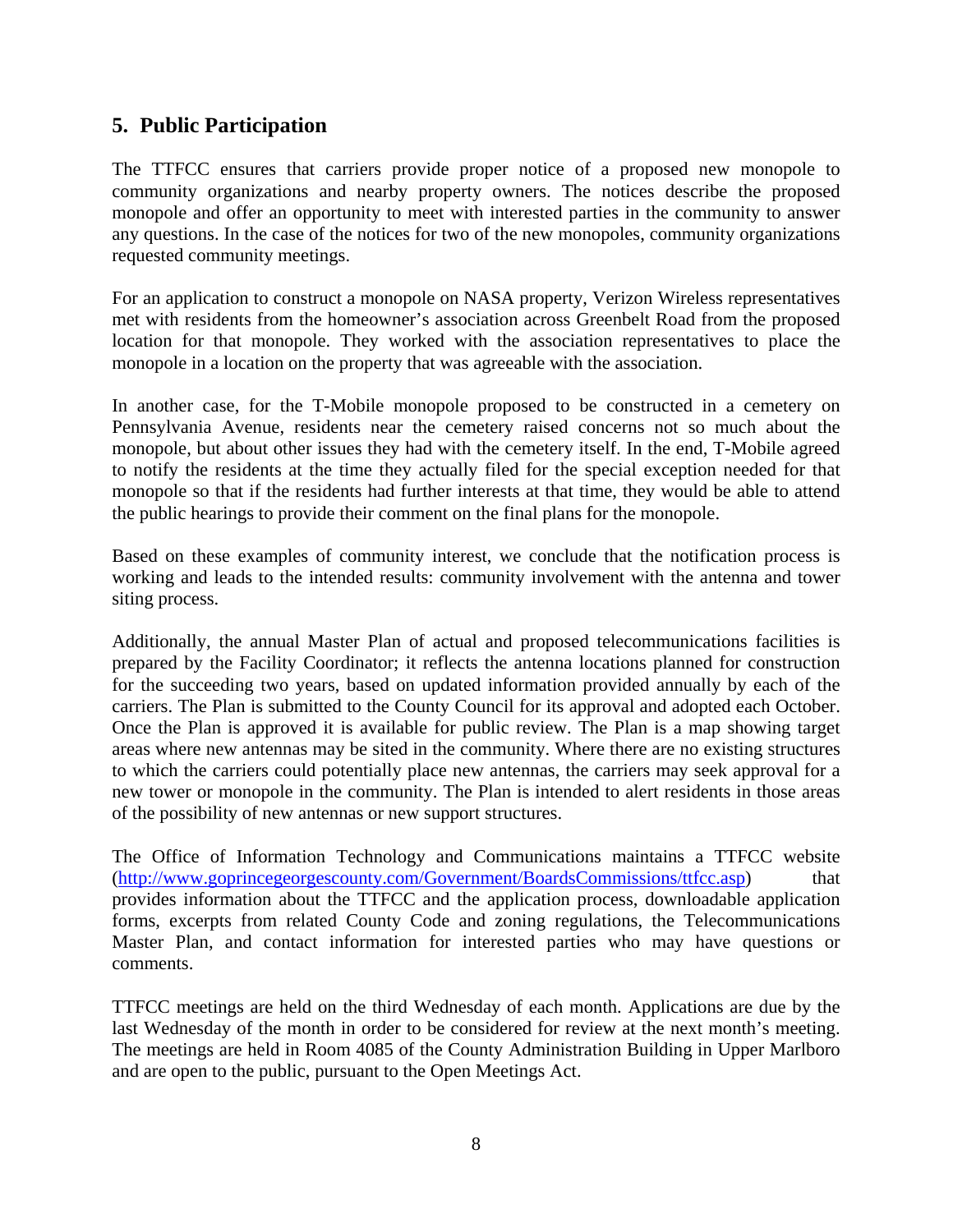#### Regulatory Changes

Contained in the 2009 TTFCC Annual Report were recommendations for legislative changes to improve the overall TTFCC process. The County Council reviewed the recommendations in March 2010 and has notified the TTFCC that it supports the proposed changes. At the time of this report, the TTFCC is working with the Office of Law to draft final legislation for the Council's action in FY 2011. A copy of the notice from Chairman Dernoga summarizing the proposed changes is attached in Attachment A for reference.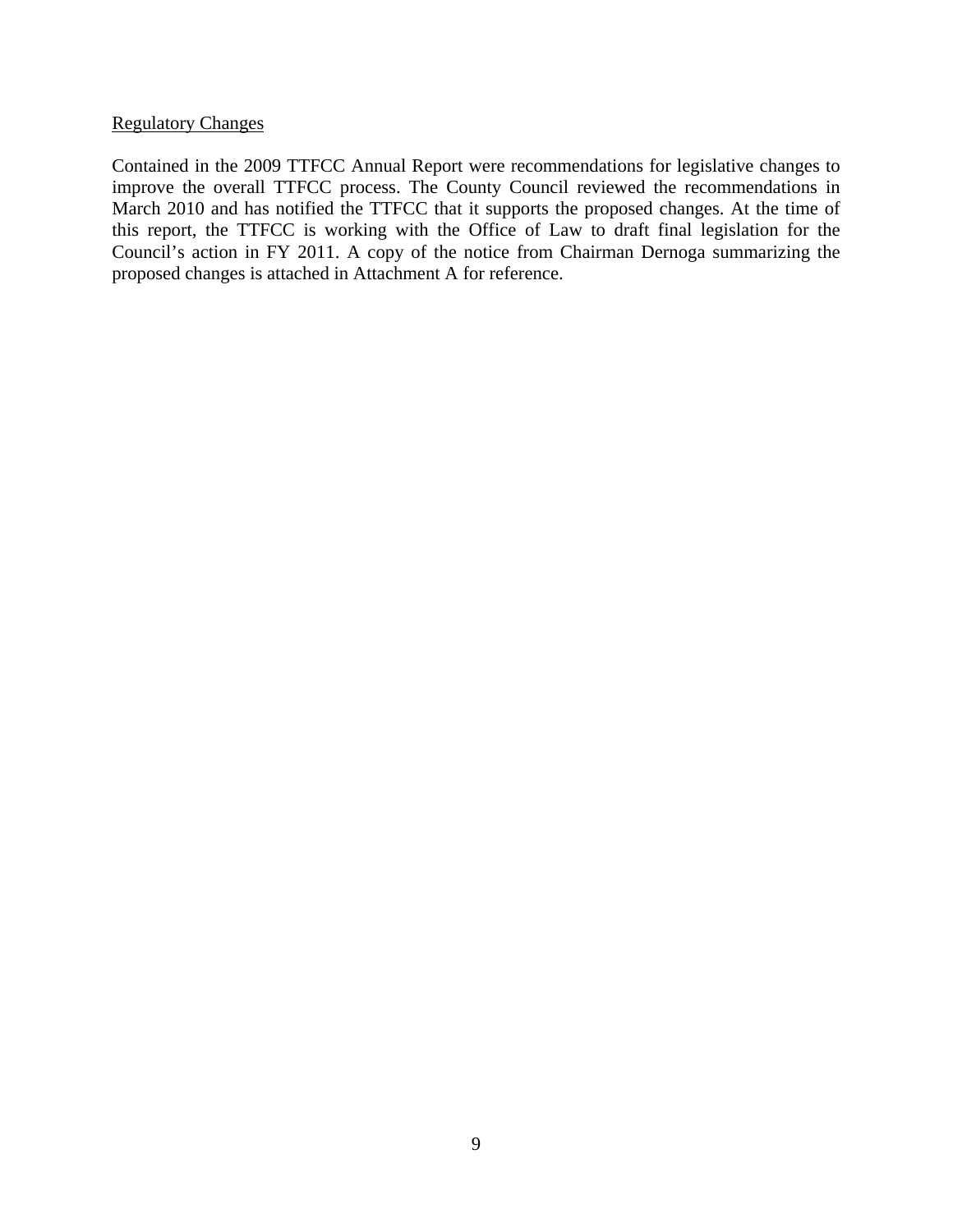# **6. Administration of the Antenna Siting Review Process**

## Revenues

For the first half of 2010, the County received \$98,000 in filing fees for TTFCC applications; expenditures for Facility Coordinator work amounted to \$117,564.

The \$250 refiling fee implemented last year was expected to encourage applicants to file complete and accurate applications. However, 51 applications, or 19% of the total applications filed in 2009, were still incomplete and needed to be corrected by the applicants and reviewed again. Of the 115 applications filed in the first half of 2010, all but 25 had to be refiled because required information was missing or was wrong. Consequently, in concert with the revisions to simplify the application process (implemented in July 2010 and discussed below), the TTFCC will monitor costs associated with processing applications and, if warranted, may revisit the fees for adjustments as appropriate. If the number of refilings does not decrease, we will consider recommending an increase in the filing fees at the time of the next legislative change to the TTFCC process to cover the County's costs for reviewing applications.

## Processing Applications

In November 2009, the FCC issued a Declaratory Ruling that requires local authorities to complete their review of applications to co-locate wireless facilities on existing structures within 90 days from the date an application is deemed to be complete. For other applications, including proposals to construct a new tower or monopole, the FCC required that reviews be conducted within 150 days from the date an application is deemed to be complete. The TTFCC has met those requirements. In the first half of 2010, the TTFCC has, on average, processed all colocation applications in 34 days; the shortest processing time was just 12 days and the longest was 79 days.

## Revised Application Procedures

Effective July 1, 2010, the TTFCC issued new processing requirements and procedures, including new application forms. The changes were made to make it easier for applicants to submit a complete application, to reduce the overall processing time, and to minimize the potential for submission of incomplete or inaccurate applications. Changes in the filing process include:

• The creation of a tutorial to show applicants how to access M–NCPPC's GIS website to obtain the official property information necessary both to complete a TTFCC application and to obtain the County building and electrical permits needed to construct wireless facilities. Simply submitting a copy of a GIS printout of property information with an application replaces manually entering that information on the application form, minimizing the chance for errors. All other important information is required to be on the application form itself, instead of on attached documents or statements, to expedite TTFCC review.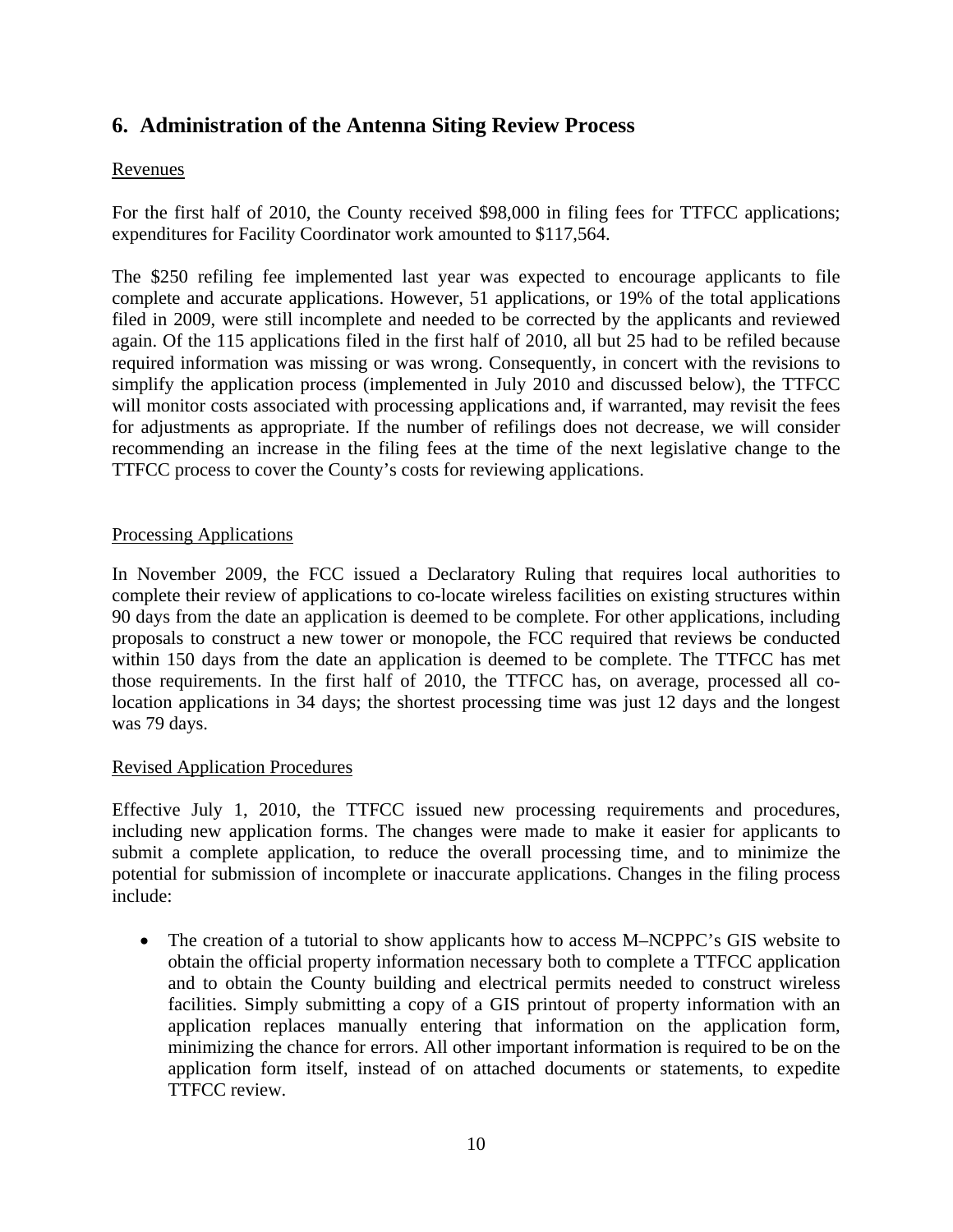- A requirement that a Maryland Professional Engineer provide structural certifications to affirm that the support structure for the antennas meets the most current TIA/EIA standard (presently revision G) to support the existing and/or proposed antennas, cabling, and equipment.
- A provision that TTFCC applications for facilities on State or federal properties will be required only for informational and database recordkeeping purposes.
- A provision that electronic replies to notice of an incomplete application will no longer be accepted unless specifically requested by the County or the Facility Coordinator.
- A provision that, if an incomplete application is not made complete by the applicant within 60 days from the date on which the applicant is notified that the application is incomplete, the application will be considered withdrawn.
- A provision that photographs required to be attached to the application must have been taken within 90 days of the date of filing to show current conditions.

#### Statistical Update

Table 1 provides an update to the information provided in the 2009 Annual Report.

|                                              | <b>Monopoles</b> |      | <b>Towers</b> |      |
|----------------------------------------------|------------------|------|---------------|------|
| <b>Number of Carriers</b><br><b>Attached</b> | 2009             | 2010 | 2009          | 2010 |
|                                              | 29               | 30   | 26            | 24   |
|                                              |                  |      |               |      |
|                                              |                  | 3.   |               |      |
|                                              |                  | 23   |               |      |
|                                              | 16               | ð    |               |      |
|                                              |                  |      |               |      |

## **Table 1: Towers or Monopoles with Multiple Carriers' Antennas**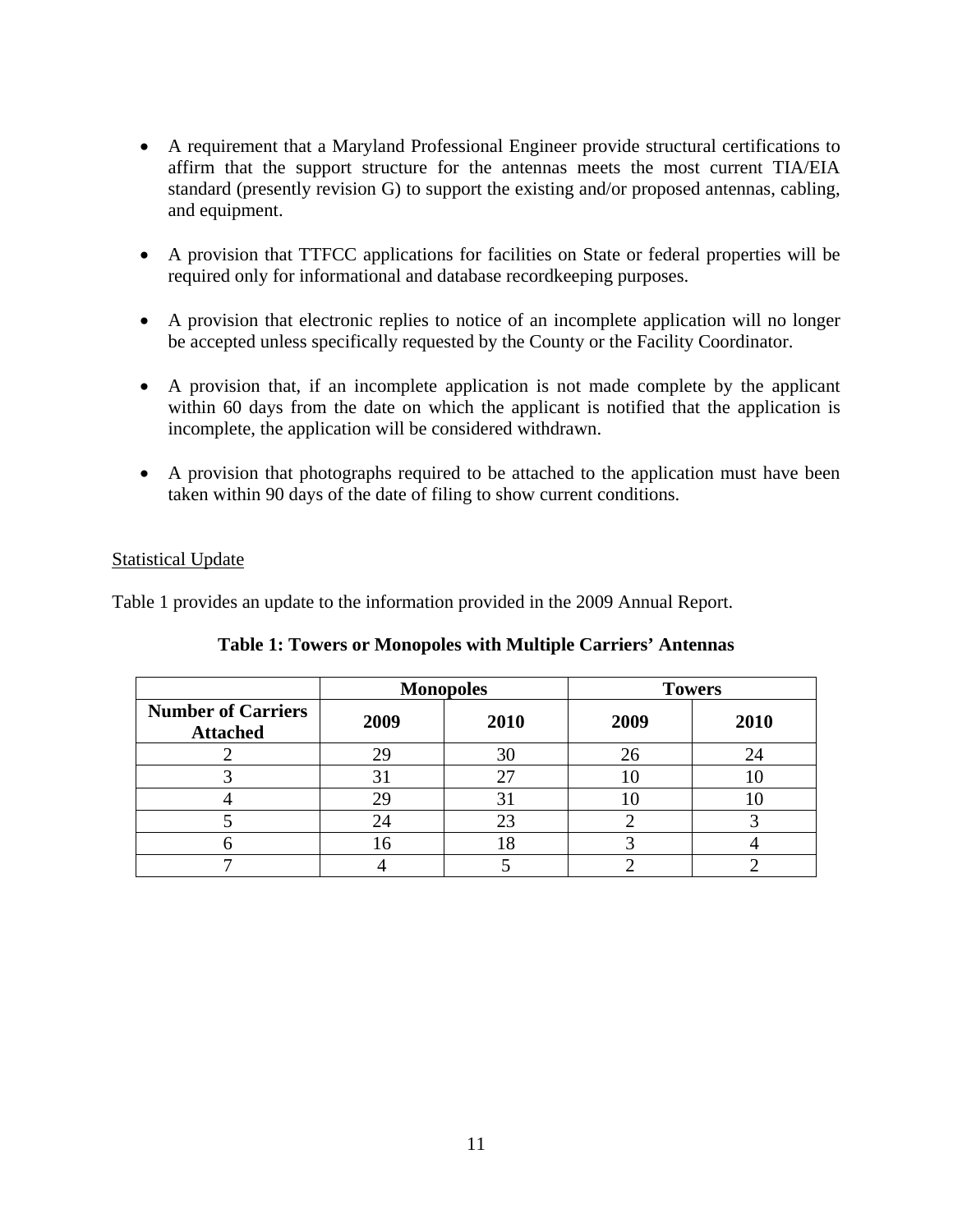

Figure 4 shows the number of applications for each zoning category.

Table 2 provides information regarding new structures by Council District.

**Table 2: New Structures by Council District** 

| Council<br><b>District</b> | <b>2009 Applications</b><br>for New Structures | 2000 to 2009 Applications<br>for New Structures |
|----------------------------|------------------------------------------------|-------------------------------------------------|
|                            |                                                |                                                 |
|                            |                                                |                                                 |
|                            |                                                |                                                 |
|                            |                                                | 21                                              |
|                            |                                                | 25                                              |
| 6                          |                                                | 19                                              |
|                            |                                                |                                                 |
|                            |                                                | 13                                              |
|                            |                                                | 33                                              |
| <b>Total</b>               |                                                | 147                                             |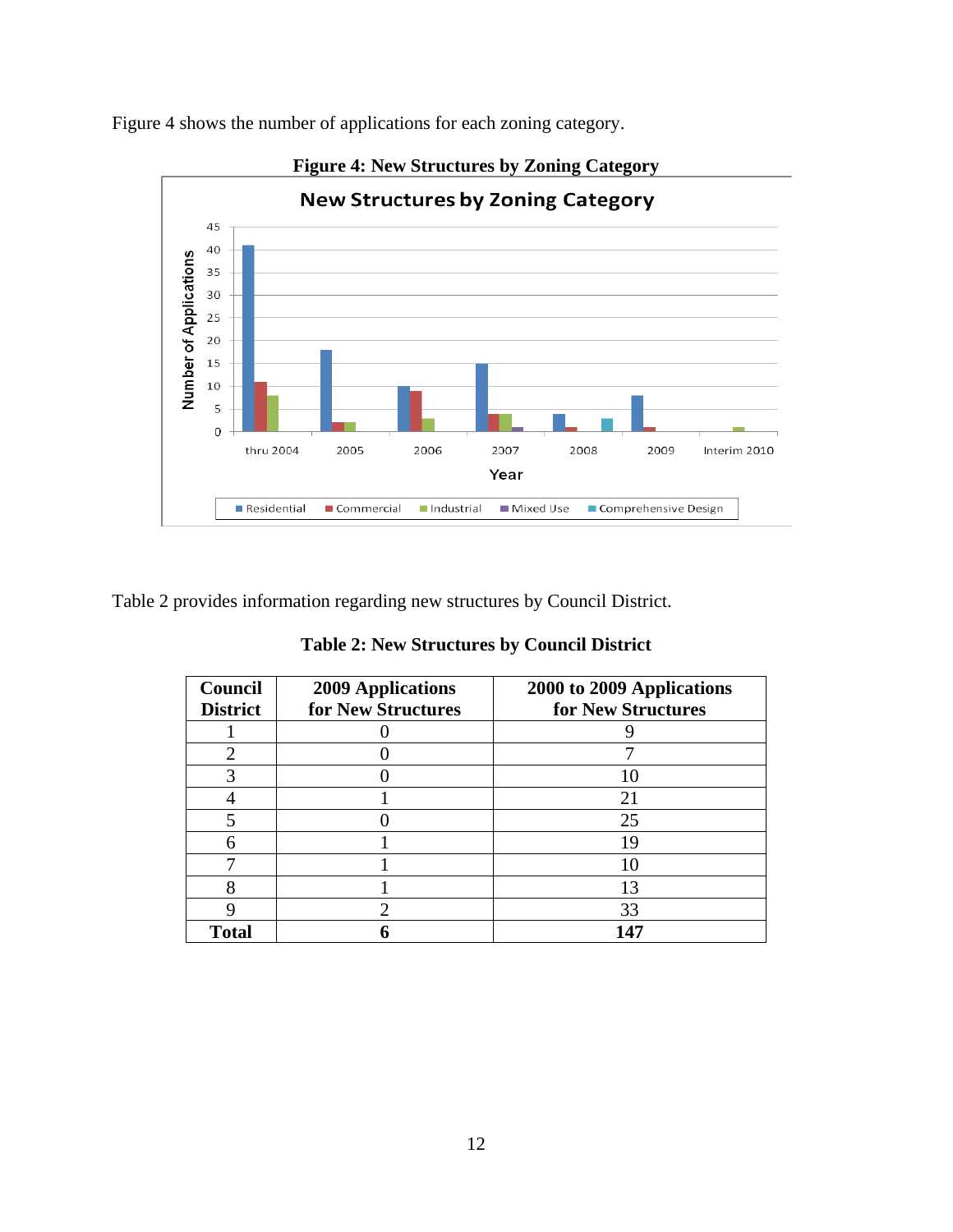Table 3 reports the number of applications for facilities on public or institutionally owned property since the TTFCC's inception in 2000. Because there are some sites with multiple carriers at the same location, the total number of sites may be lower than the total number of applications. Applications to site antennas on federal and State property are exempt from the TTFCC requirements but the TTFCC still requires that applicants submit applications for informational purposes. Those applications are reviewed, approved administratively, and added to the TTFCC database.

| <b>Number of Sites</b><br>on Public Property | 2010<br><b>Applications</b> | <b>2010 New</b><br><b>Structures</b> | <b>Total</b><br><b>Applications</b><br><b>Since 2000</b> | <b>Total New</b><br><b>Structures on</b><br><b>Public Property</b> | <b>Total Sites</b><br>on Public<br><b>Property</b> |
|----------------------------------------------|-----------------------------|--------------------------------------|----------------------------------------------------------|--------------------------------------------------------------------|----------------------------------------------------|
| <b>PEPCO</b>                                 | 10                          | $\Omega$                             | 170                                                      | 0                                                                  | 82                                                 |
| WSSC                                         | 9                           | $\Omega$                             | 64                                                       | 5                                                                  | 17                                                 |
| Municipal                                    | 7                           | $\Omega$                             | 54                                                       | 11                                                                 | 12                                                 |
| M-NCPPC                                      | 2                           | $\theta$                             | 38                                                       | 13                                                                 | 14                                                 |
| <b>WMATA</b>                                 | $\Omega$                    | $\Omega$                             | 4                                                        |                                                                    |                                                    |
| BG&E                                         | $\Omega$                    | $\Omega$                             | 17                                                       |                                                                    | 6                                                  |
| Prince George's County                       |                             | $\Omega$                             | 29                                                       |                                                                    | 14                                                 |
| Prince George's Community<br>College         |                             | $\Omega$                             | 11                                                       |                                                                    |                                                    |
| State of Maryland *                          | 3                           | $\overline{2}$                       | $\overline{7}$                                           | 4                                                                  | 5                                                  |
| U.S. Government *                            |                             |                                      |                                                          |                                                                    |                                                    |
| Volunteer Fire Dept.                         |                             | $\Omega$                             | 31                                                       | 4                                                                  | 10                                                 |
| <b>Total Public Property Sites</b>           | 35                          | 3                                    | 426                                                      | 48                                                                 | 163                                                |
| <b>Private Property</b>                      | 73                          | 3                                    | 1040                                                     | 83                                                                 | 274                                                |
| Church/Religious Org. Property               | 4                           | $\Omega$                             | 97                                                       | 19                                                                 | 32                                                 |
| <b>Total</b>                                 | 112                         | 6                                    | 1,563                                                    | 150                                                                | 469                                                |

**Table 3: Facilities Sited in the County** 

\* These applications were for information purposes only; State and federal property are not subject to the TTFCC review regulations.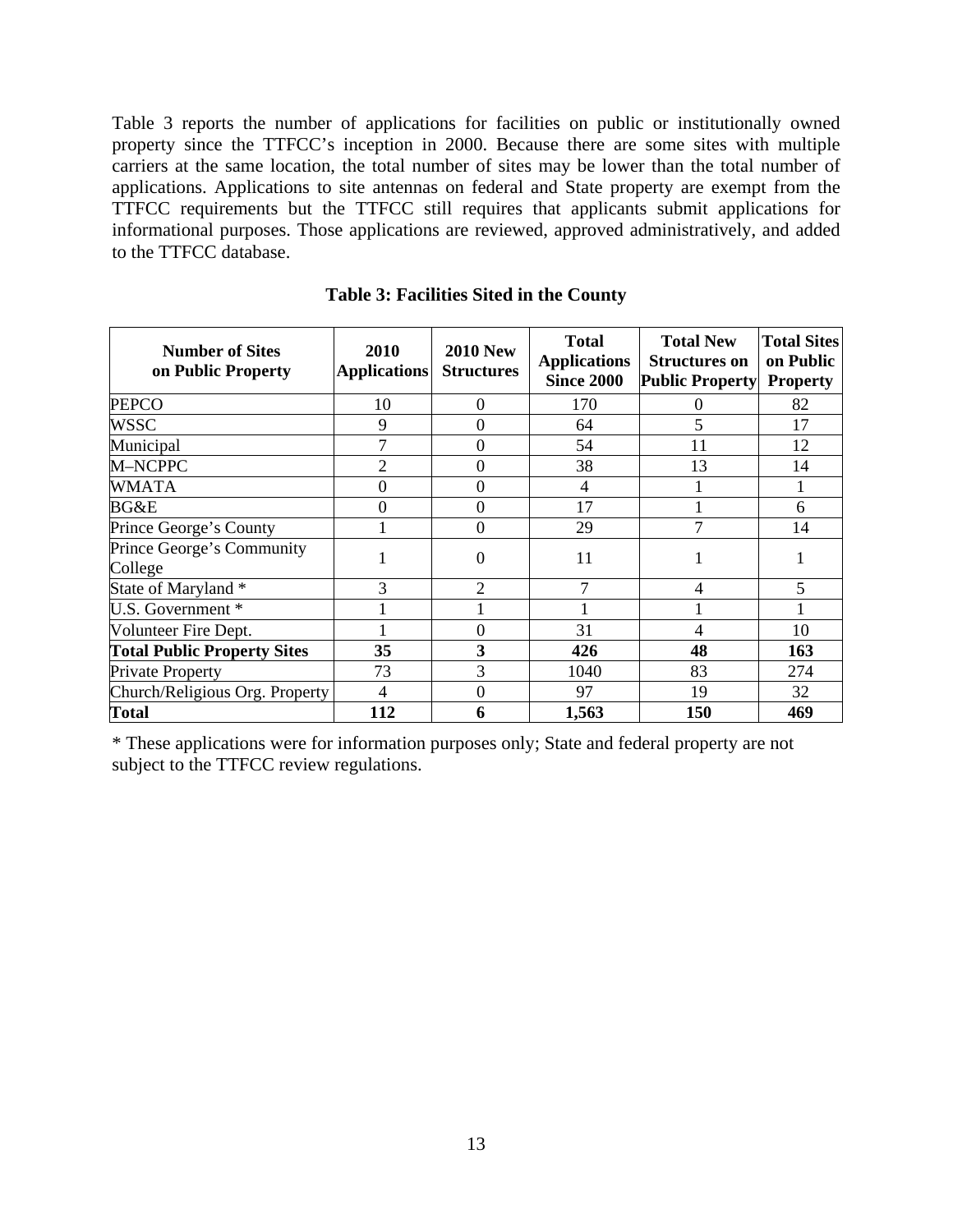The increasing number of cell phone users, competition for customers, and the need for additional antennas at sites to add capacity to an area and to transmit new frequencies has resulted in antennas from multiple carriers at some sites. Table 4 illustrates the increase in the first half of 2010 in the number of sites with antennas from multiple carriers.

| <b>Number of</b><br><b>Carriers with</b><br>Antennas at<br>the Site | 2004            | 2005 | 2006 | 2007 | 2008 | 2009 | 2010<br>Jan-June |
|---------------------------------------------------------------------|-----------------|------|------|------|------|------|------------------|
|                                                                     | 37              | 64   | 70   |      | 74   | 90   | 89               |
|                                                                     | $\overline{17}$ | 35   | 40   | 48   | 49   | 57   | 51               |
|                                                                     |                 | o    | 38   | 37   | 47   | 49   | 56               |
|                                                                     |                 | ⌒    | 12   | 12   | 20   | 32   | 35               |
|                                                                     |                 |      |      |      | 36   | 21   | 25               |
|                                                                     |                 |      |      |      |      |      |                  |

**Table 4: Number of Sites with Multiple Attachments**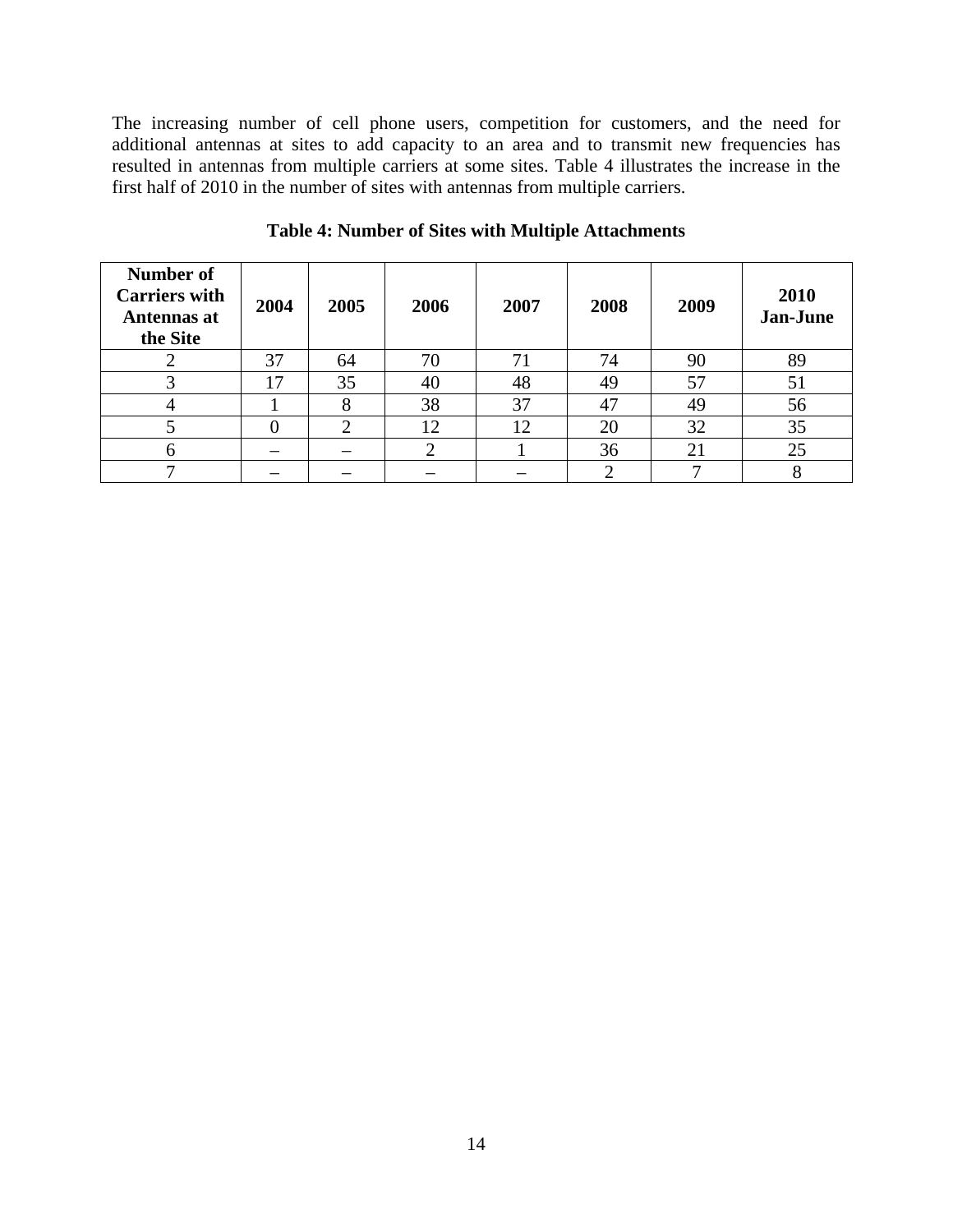# **7. Recent Industry Activity and Its Impact on the TTFCC**

## *Mobile Wireless Technology and the Spectrum Bands Where They Operate*

Over the past four decades, three parallel developments have led to today's widespread use of mobile wireless systems: 1) the evolution of cellular technology, from analog cellular technology to the current digital 4G technology; 2) increased consumer demand for the various services and applications that technology can provide; and 3) the designation and allocation, by Congress and the FCC, of various spectrum bands in which these technology would operate.

In the early 1970s, Congress decided that 84 MHz of spectrum from the UHF television band (Channels 70-83) would be designated for land mobile use (i.e., terrestrial, two-way, mobile radio). A large part of that 800 MHz spectrum was ultimately dedicated to a new technology called "Cellular Radio."

The first cellular systems were licensed in the early 1980s, and they employed what is now referred to as 1G technology (i.e., basic, analog FM radio).

In the 1990s, a more efficient cellular capability was developed, using digital technology. In response, the FCC allocated 120 MHz of spectrum in the 1.8/1.9 GHz band for this "2G" technology, called PCS.

In both of these circumstances, the industry developed the technology, and then Congress and the FCC acted to provide spectrum where the technology could operate.

At this point in the evolution of wireless technology, more advanced digital technology was on the drawing board (i.e., 2.5G and 3G), which would enable more bits per second to be transmitted in a given amount of spectrum. The main impetus for what would occur in the late 1990s, however, was the increasing popularity of cellular and PCS with the general public.

Responding to that popularity—and the resulting need for more wireless spectrum to accommodate the increasing numbers of wireless users—Congress directed the FCC in the late 1990s to allocate an additional 108 MHz of television spectrum for wireless use (Channel 52- 69); shortly thereafter, the FCC allocated an additional 90 MHz of spectrum in the 1.7/2.1 GHz bands (referred to as AWS) for wireless.

As these spectrum bands were being auctioned and licensed in the early and mid 2000s, 2.5G and then 3G technology began to fully develop; during this time period, wireless carriers began incorporating that technology into their existing (Cellular and PCS) and new (AWS) spectrum  $bands.<sup>1</sup>$ 

 $\overline{a}$ 

<sup>&</sup>lt;sup>1</sup> Although 700 MHz spectrum had been licensed during the 2000s, carriers chose not to operate there until all television stations had vacated the band; this did not occur until 2009, as part of the digital television (DTV) transition.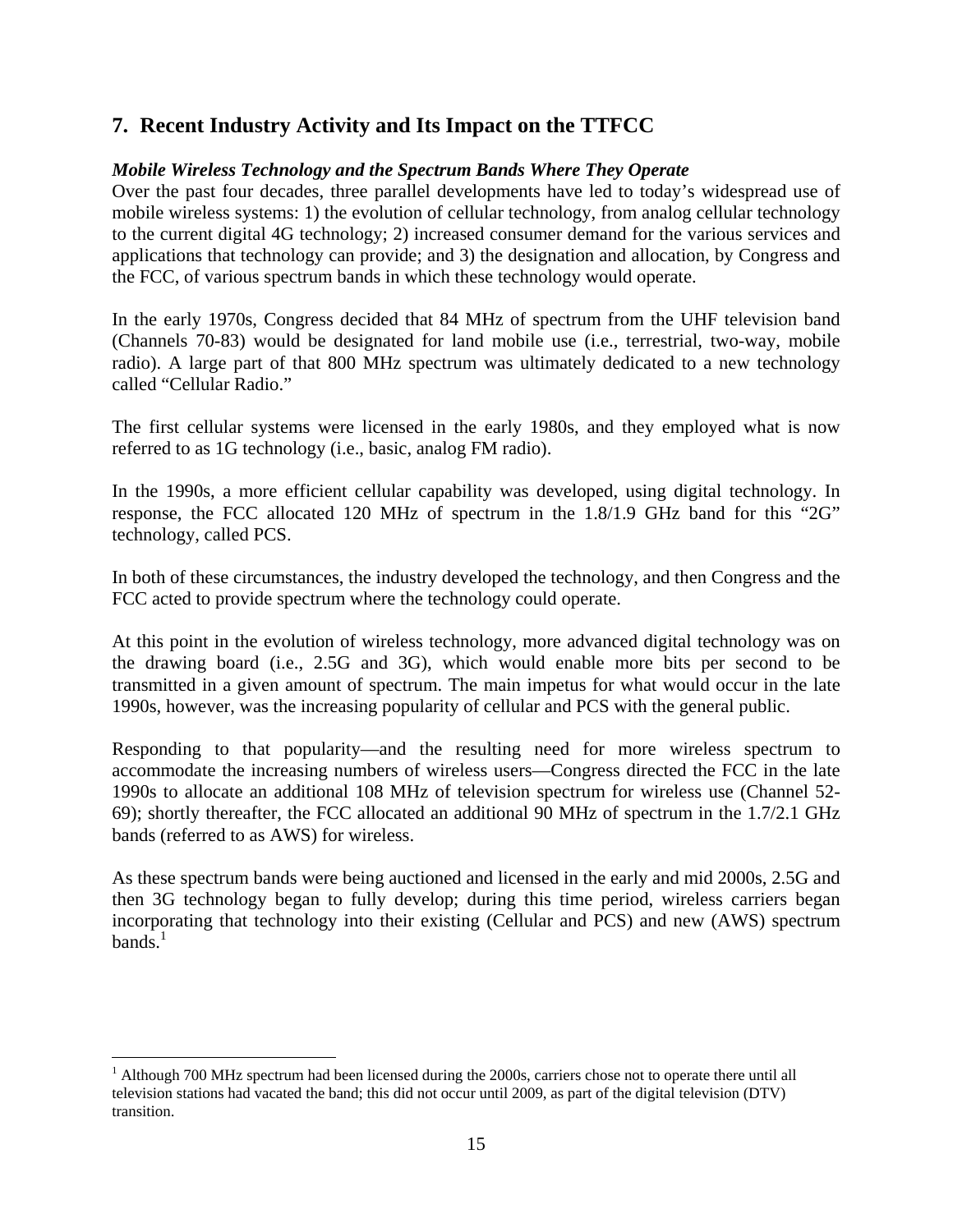At the same time 3G technology was being implemented, 4G technology (i.e., LTE and WiMAX) were being developed. And now, in 2010, 4G technology is being employed by different carriers in the 700 MHz and 2.5 GHz BRS bands.<sup>2</sup>

So, in summary, the evolution of mobile wireless systems over the past four decades is one in which the industry developed newer, better, and faster technology; consumer demand increased for the services and applications technology could provide; and Congress and the FCC, responding to that demand, provided spectrum in which the technology could operate.

Today, with the latest 4G technology, a multitude of services are offered, the most recent of which is wireless in-home Internet access replacing land-based facilities access to an Internet service provider. The table below illustrates the technology and related service capabilities.

|                                                                     | Technology (Download/Upload Service Speeds) <sup>3</sup>                |                                                                                |                                                             |  |  |  |
|---------------------------------------------------------------------|-------------------------------------------------------------------------|--------------------------------------------------------------------------------|-------------------------------------------------------------|--|--|--|
| <b>Applications</b>                                                 | 2G/2.5G-EDGE/GPRS,<br>1xRTT<br>(128 Kbps-300 Kbps/<br>70 Kbps-100 Kbps) | 3G- EVDO Rev A.<br><b>HSDPA</b><br>$(600$ Kbps-1.5 Mbps/<br>500 Kbps-1.2 Mbps) | 4G - WIMAX/LTE<br>$(1.5$ Mbps-6 Mbps/<br>500 Kbps-1.2 Mbps) |  |  |  |
| Simple text e-mails without<br>attachments (50 KB)                  | Good<br>(2 seconds)                                                     | Good<br>$(1$ second)                                                           | Good<br>$(1$ second)                                        |  |  |  |
| Web browsing                                                        | Good                                                                    | Good                                                                           | Good                                                        |  |  |  |
| E-mail with large<br>attachments or graphics (500<br>KB)            | <b>OK</b><br>$(14$ seconds)                                             | Good<br>(3 seconds)                                                            | Good<br>$(1$ second)                                        |  |  |  |
| Play MP3 music files (5MB)                                          | <b>Bad</b><br>$(134$ seconds)                                           | <b>OK</b><br>$(27$ seconds)                                                    | Good<br>(7 seconds)                                         |  |  |  |
| Play video files (100 MB for<br>a typical 10-min. YouTube<br>video) | Bad<br>(45 minutes)                                                     | <b>OK</b><br>$(9 \text{ minutes})$                                             | Good<br>(3 minutes)                                         |  |  |  |
| Maps and GPS for smart<br>phones                                    | <b>Bad</b>                                                              | OK                                                                             | Good                                                        |  |  |  |
| Internet for home                                                   | Bad                                                                     | OK                                                                             | Good                                                        |  |  |  |

 $\overline{a}$ 

 $2^2$  The BRS band consists of almost 200 MHz of spectrum, initially allocated for broadcast transmissions, but recently re-allocated for mobile wireless use by the FCC.

<sup>&</sup>lt;sup>3</sup> This data assumes a single user. For downloading small files up to 50 KB, it assumes that less than 5 seconds is good, 5-10 seconds is OK, and more than 10 seconds is bad. For downloading large files up to 500 KB, it assumes that less than 5 seconds is good, 5-15 seconds is OK, and more than 25 seconds is bad. For playing music, it assumes that less than 30 seconds is good, 30-60 seconds is OK, and more than 100 seconds is bad. For playing videos, it assumes that less than 5 minutes is good, 5-15 minutes is OK, and more than 15 minutes is bad.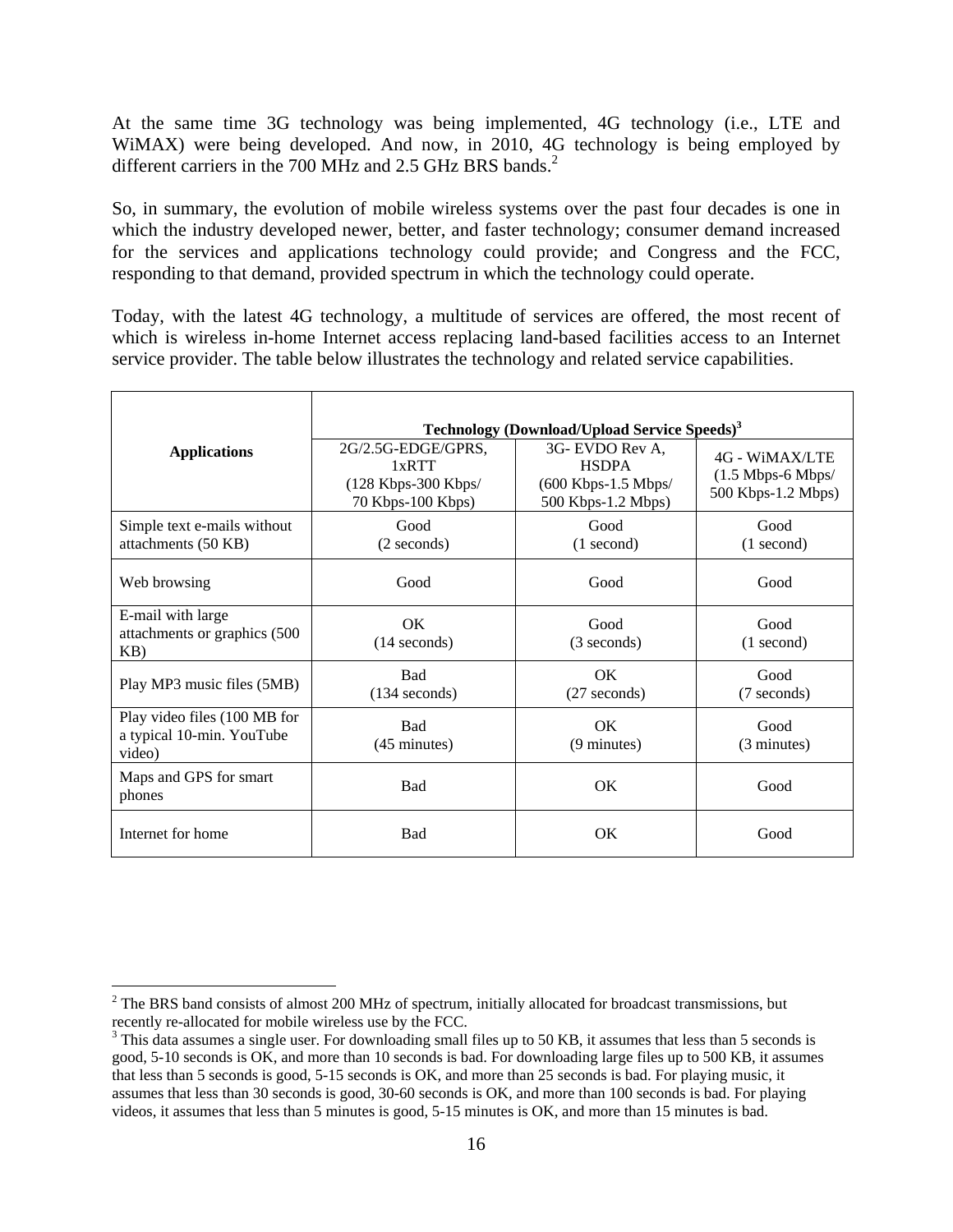#### *Government Accountability Office (GAO) Report*

During this reporting period, the GAO conducted a study to review regulatory policies and wireless industry practices relative to fostering a competitive environment for wireless services. The report concludes that concerns about competiveness among the carriers could better be tracked with improved data monitoring on the part of the FCC. The GAO staff met with the Facility Coordinator to review local regulatory practices. Copies of recent TTFCC Annual Reports were provided to assist in their assessment. Highlights of the report are provided in Attachment B. The complete report is available at http://www.gao.gov/Products/GAO-10-779.

#### *TTFCC Impact*

Based on the annual plans filed last August by each current carrier for the upcoming 12-month period, we expect that there may again be 100 to 200 TTFCC applications filed in FY 2011 from the current service providers for new antenna sites. Additionally, we have been advised that a new carrier plans to deploy antennas in this market to provide additional capacity to supplement existing carriers' capacity. There may be up to an additional 90 co-location applications from that one carrier alone over the next six months. Further, as existing carriers begin to deploy 4G technology they will be applying to add antennas to existing sites.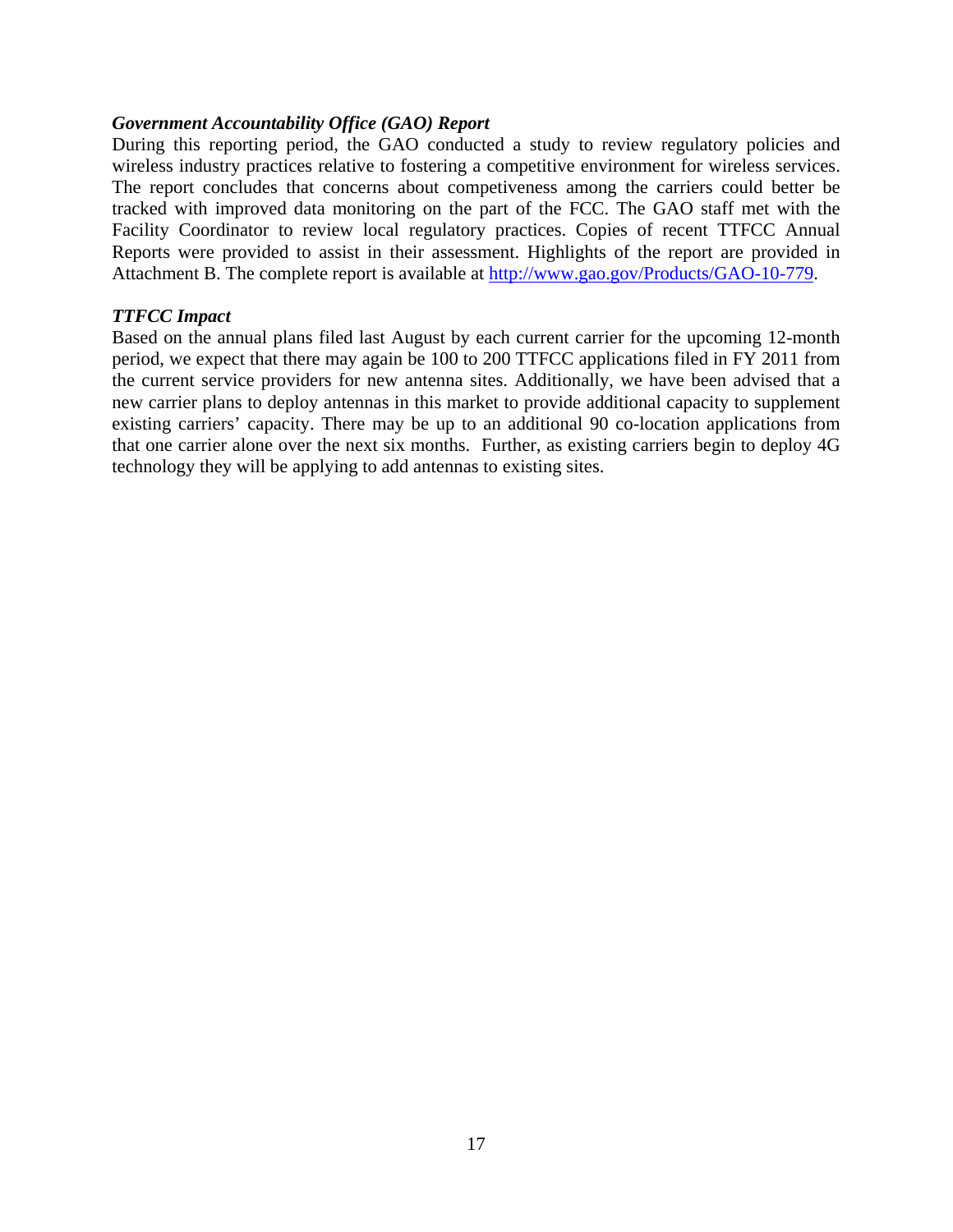Recommendations to Improve the Wireless Antenna Siting Process in the County

## 1. Establish a date by which applications deemed incomplete must be corrected and refiled with the TTFCC.

The FCC's Declaratory Ruling that set a so-called "shot clock" for time to act on an application (discussed in Section 6 above) applies to complete applications. For applications that are deemed incomplete, the shot clock stops until the applicant completes the application. The FCC determined that 30 days is an appropriate length of time to determine that an application is incomplete and so notify the applicant.

For many past TTFCC applications that have been deemed incomplete it has taken months for the applicant to resubmit a corrected application. In those instances, because so much time has passed and aspects of the initial review or of the site itself may have changed, the corrected application requires, in effect, a complete review. A complete review obviously requires more time than a re-evaluation, so these re-submitted applications take longer to process—and cost the County more for the Facility Coordinator's time than even the increased re-filing fee established in 2009. Consequently, to meet the shot clock timelines established by the FCC, the TTFCC will require that submission of a corrected application must occur within 30 days from the date of notice that an application is deemed incomplete, or the application will be deemed withdrawn and the case will be closed. If the applicant intends to pursue that antenna siting in the future, it must file a new application to begin the process anew, restart the counting of time toward the limits established by the FCC, and pay the appropriate application fee for the type of antenna placement. Hopefully, this action will encourage applicants to submit correct applications from the start, eliminating the need for additional time by County staff and for County expenditures for the Facility Coordinator's time in reviewing an application for a second time. To codify that requirement, the TTFCC will propose a change to the County Code as follows:

#### *Sec. 5A-156. Telecommunications transmission facility applications.*

 *(g) All applications shall be reviewed in an efficient and timely manner, with a goal of making a TTFCC recommendation within 60 days after a complete application is submitted to the Telecommunications Transmission Facility Coordinator. Any application that requires the submission of a corrected application must occur within 30 days from the date of notice that an application is deemed incomplete, or the application will be deemed with drawn and the case will be closed.*

## 2. Implement training for applicants to minimize errors on applications.

The carriers hire contractors to perform their site acquisition for antennas. There appears to be a relatively high turnover among contractors doing this work. Consequently, there is often considerable time spent either reacquainting applicants or training new applicants not familiar with the application process and applicable zoning regulations. In the interest of improving efficiencies the TTFCC will consider creating online training forums or video to further assist applicants in preparing complete and accurate applications.

3. Consider revising filing fees to better cover the County's costs for application review.